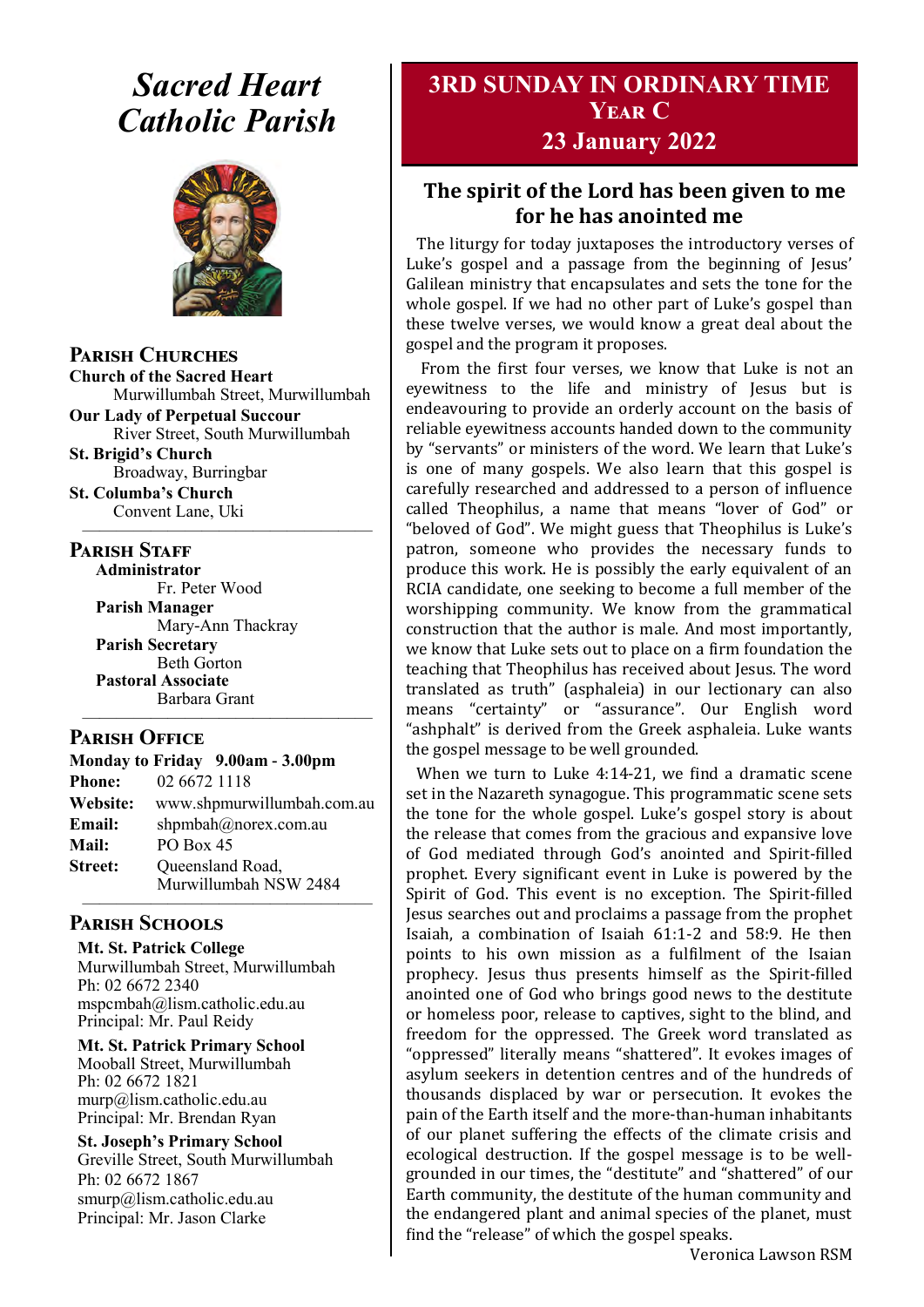# This week in the Parish  $23 - 30$  January

| Saturday 22 | 6:00pm - Vigil Mass                                    |
|-------------|--------------------------------------------------------|
| Sunday 23   | 3rd SUNDAY in ORDINARY TIME - Year C<br>9:00 am - Mass |
|             |                                                        |

*Please note: there are no weekday Masses during January*

| Wednesday 26 AUSTRALIA DAY |                                      |
|----------------------------|--------------------------------------|
|                            | 9:00 am - Mass                       |
| Saturday 29                | 6:00pm - Vigil Mass                  |
| Sunday 30                  | 4th SUNDAY in ORDINARY TIME - Year C |

9:00 am - Mass

#### **RECONCILIATION**

| Saturday | 5.30 pm - 5.50 pm |
|----------|-------------------|
| Sunday   | 8.30 am - 8.50 am |

The Sacred Heart Prayer Chapel is open for private prayer each weekday from 9 am - 3 pm

# **Please Pray For:**

#### **Recently Deceased**:

Michael Burke, Jan Weaver, Janice Paine, Tarq Mezzadri, Mark Biltoft, Betty Byrnes

**Anniversaries:** Fr Leo Donnolly, Lenore van den Broek, Dorrie Turner, Flora Norris **Those Who Are Sick:**  Fr Anthony Lemon, James Wallace

#### *Readings for this Sunday and next week:*  **3RD SUNDAY ORDINARY TIME - Year C** Neh 8:2-6, 8-10; 1 Cor 12:12-30; Lk 1:1-4, 4:14-21

**AUSTRALIA DAY**

Is 32:15-18; 1 Cor 12:4-11; Mt 5:1-12 **4TH SUNDAY ORDINARY TIME - Year C** Jer 1:4-5, 17-19; 1 Cor 12:31 - 13:13; Lk 4:21-30

# **Reading Roster | YEAR C**

# **22/23 Jan | 3rd Sunday Ordinary Time**  6 pm - Christine Wightley 9 am- Jan Bruce **29/30 Jan | 4th Sunday Ordinary Time**  6 pm - Grace Molloy 9 am- Bernard Nolan

#### **Acknowledgement of Country**

*We would like to acknowledge the Bundjalung people who are the Traditional Owners of this land on which we gather and pray today. We pay our respects to the Elders past, present and emerging, and extend that respect to other Aboriginal and Torres Strait Islander people past, present and emerging.* 



I am the light of the world, says the Jord; whoever follows me will not walk in darkness, but will have the light of life. John 8:12

#### **Wednesday Word**

Copies of Wednesday Word, with this weekend's readings, are available for you in the Church.

# **JANUARY SUNDAY MASS TIME Changes**

**Please Note: During January, we will only have one Sunday Mass at 9 am.** The 8 am & 10 am Masses will resume in February.

# **BACK TO SCHOOL DATES**

**Mt St Patrick College**

Tuesday 1 February: Yrs 7, 11 & 12 return and new students in Yrs 8, 9 & 10. Wednesday 2 February: Yrs. 8, 9 & 10 return

#### **MT ST PATRICK PRIMARY SCHOOL**

Tuesday 1 February: Yrs. 1 - 6 Tuesday 8 February: Kinder commences

#### **St Joseph's Primary School** Friday 4 February: Yrs. 1 - 6

Tuesday 8 February: Kinder commences

## **Welcome Back To School**

We welcome back all teachers and staff to our three parish schools for the 2022 year.

We extend a warm welcome to all new staff to our College and two Primary Schools.

During January there will be NO livestream Mass with Bishop Greg. Masses celebrated online with Bishop Greg

will resume in late January 2022. In the meantime, Bishop Greg will present

his **Summer Homily Series**.

To view Bishop Greg's homilies go to https://www.youtube.com/c/ LismoreDioceseAU/videos

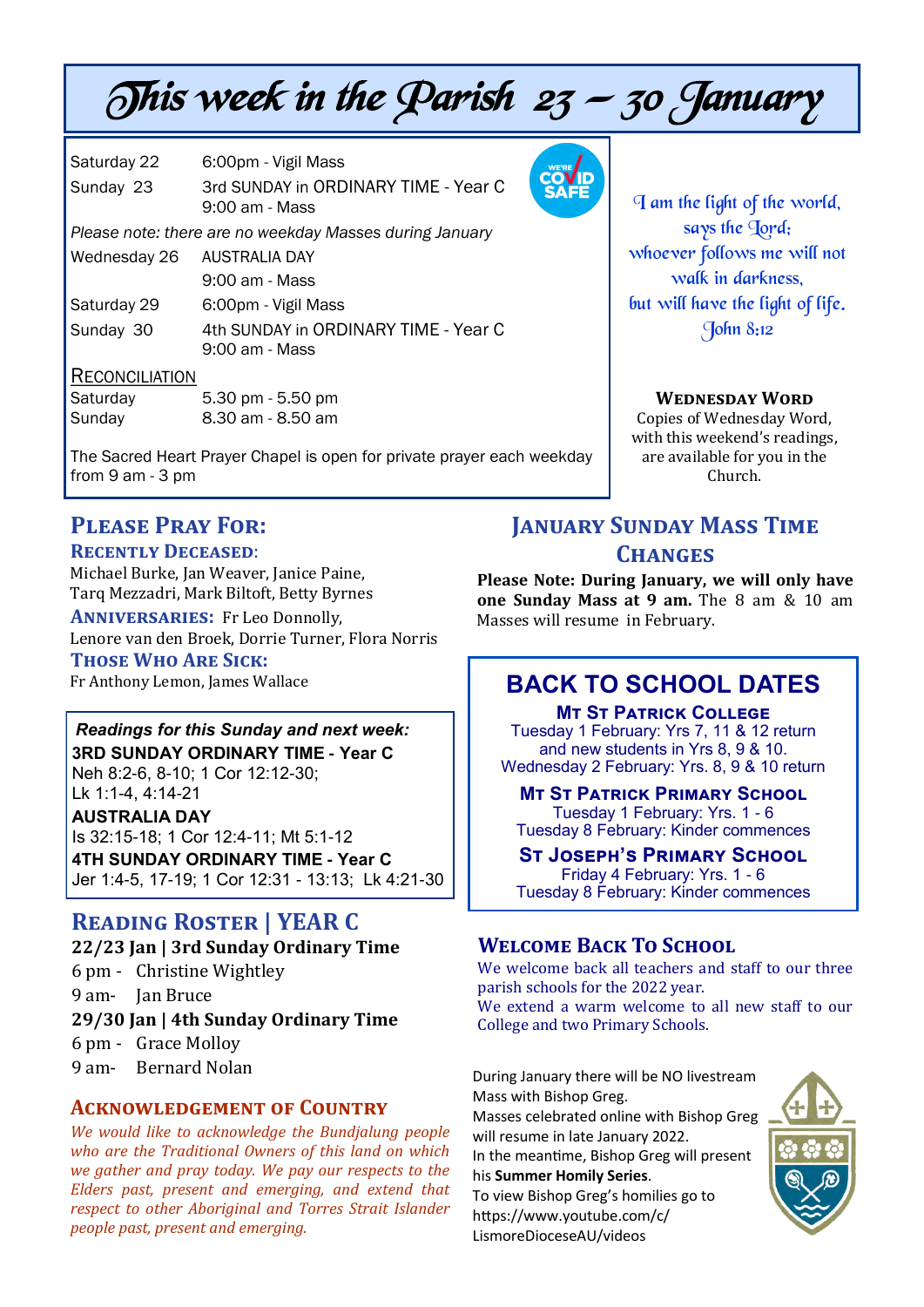

# **Australia Day Mass 9:00am Sacred Heart Church**

# **AUSTRALIA DAY**

Wednesday 26 January is Australia Day and the 9am Mass will be a celebration of this day. Please come along and pray for our parish, our city, our nation Australia.

#### **A Prayer for our Nation:**

Grant we pray O God, that as the southern cross shines in our skies, so may Christ bring light to our nation, to its peoples old and new, and by your saving grace, transform our lives through our Lord Jesus Christ, your Son, who lives and reigns with you in the unity of the Holy Spirit, one God for ever and ever.

Amen

**Mary Help of Christians Patroness of Australia Pray For Us**

**St Mary of the Cross MacKillop, Pray For Us**





#### **Pray for Tonga**

Tonga is reeling after a violent underwater volcano eruption triggered tsunamis, destroyed telecommunications and blanketed the country in ash and rock.

Roads, bridges and homes are damaged. Water supplies have been contaminated by volcanic ash and saltwater.

**Tonga needs your support ungently. Give now to help with emergency response.** 

**Visit www.caritas.org.au/donate/emergency-appeals/ pacific or call 1800 024 412 toll free to make your donation.** 

#### **Filipino Appeal**

Super Typhoon Rai (Odette) wreaked havoc in the Philippines from  $12 - 22$  December 2021.

Over half a million people displaced

800,000 + homes destroyed

Nearly 7 million people affected

Our local Filipino community have started an appeal for donations to assist the "poorest of the poor" affected by the typhoon and are asking for our assistance with cash donations which will be sent directly to the Philippines to help provide food and shelter as families there rebuild their lives.

On the weekend of 29-30 January envelopes for donations will be available. We ask you to please support our Filipino community in their fundraising efforts.

With thanks.

Fr Peter Wood & Fr Wilber Tobe

#### **Prayer for Tonga and the Pacific**

Loving God,

we hold before you in our hearts

the people of Tonga in this time of need.

We know that the communities of the Pacific often experience fragility.

Now, with a volcanic explosion leading to both a Tsunami

and degradation of land and water through ash, we ask that your people find strength and feel closer to you than ever.

They are communities of great faith.

May they turn to you for peace and reassurance.

May they turn to each other for comfort and community. And may they turn to us for support and solidarity.

We all share this mysterious world

which you have entrusted to our care, as one family. May your Holy Spirit give us wisdom and courage and fill us with the gift of Hope. Amen.